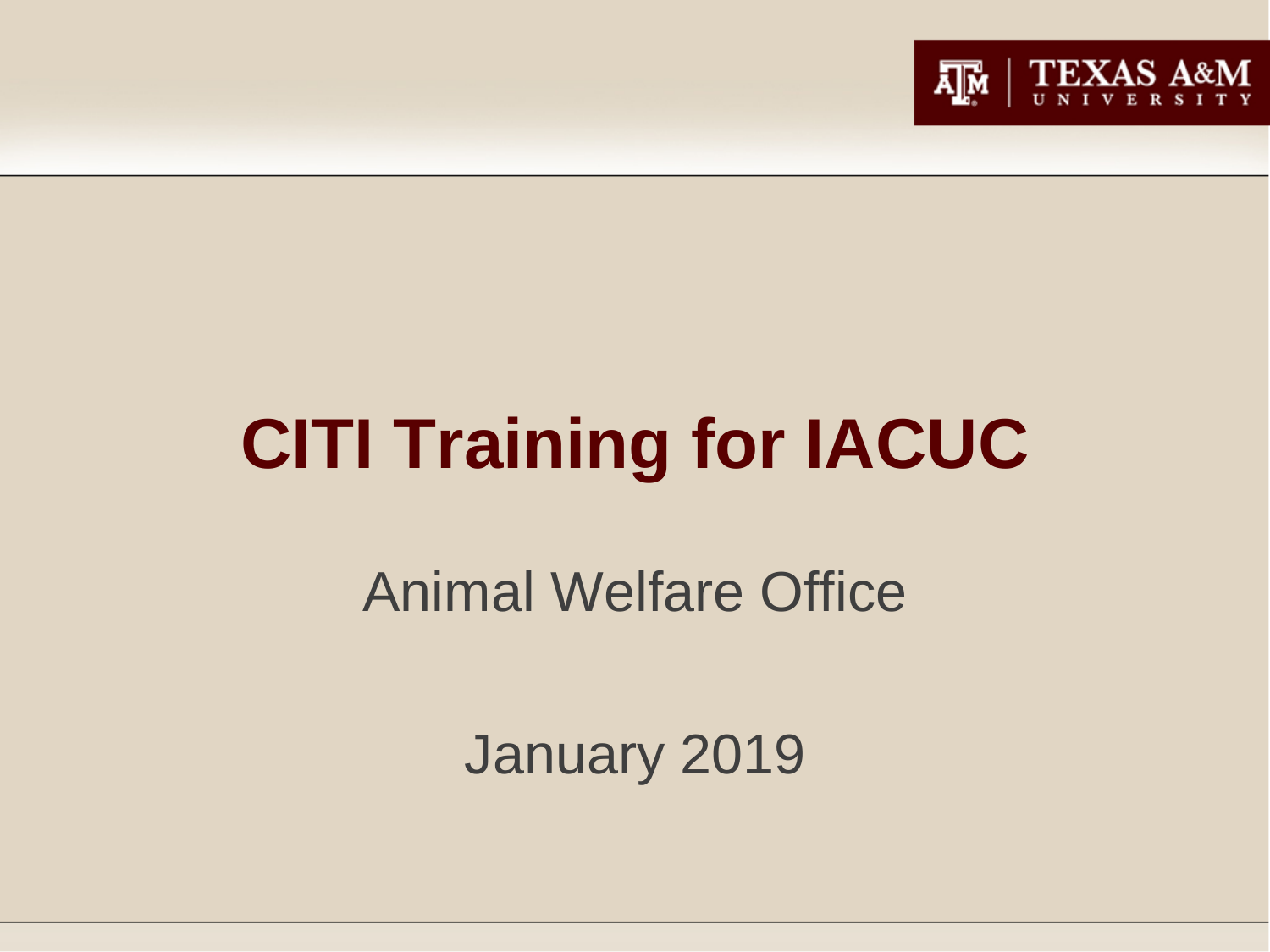### **TEXA**

### **Log In**

### To access CITI training, go to [www.citiprogram.org](http://www.citiprogram.org/)

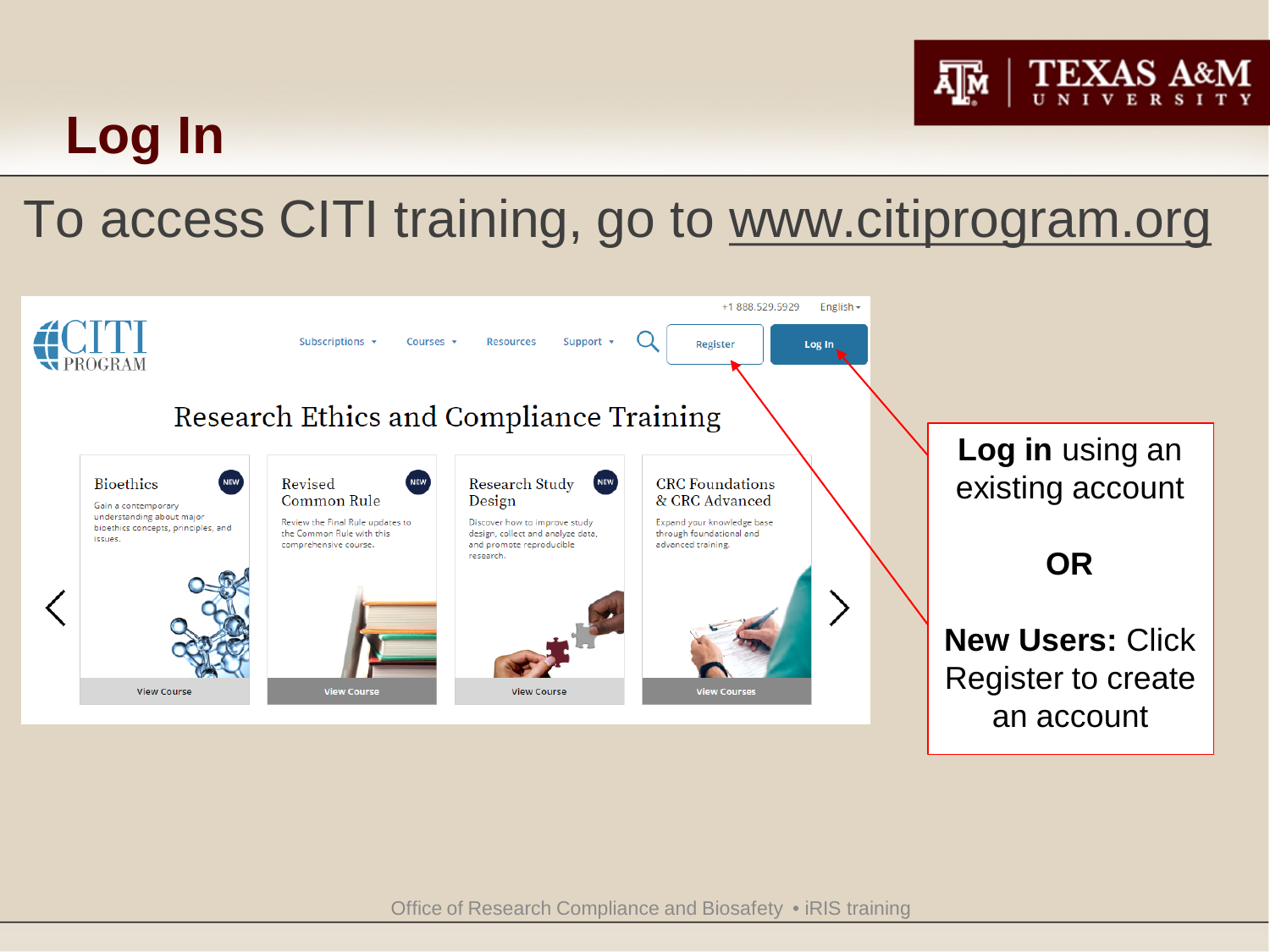### **New User Registration – Organization Affiliation**





**Organization Affiliation:** Texas A&M University must be selected as the institution in order to access the correct IACUC training course (this includes visitors as well)

**NOTE:** Failure to select "Texas A&M University" as the organization could result in you taking the wrong course and may even result in a fee if you register a new Institution. External participants should also select Texas A&M University as the organization.

Check the box to agree to the Terms of Service and affirm you are an affiliate of Texas A&M University, and Click the button marked "Continue to Create Your CITI Program Username/Password"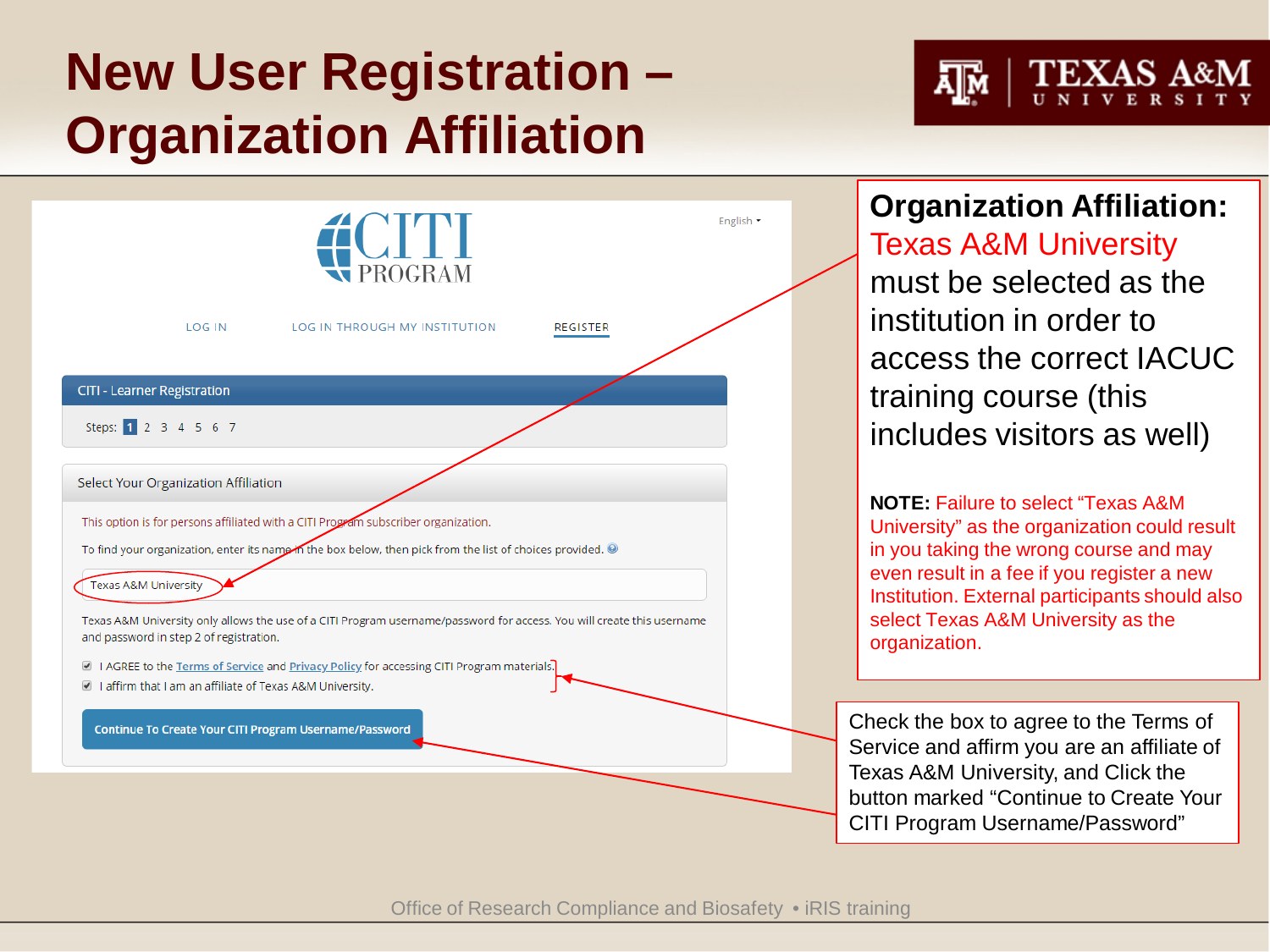### **New User Registration – Personal Information**



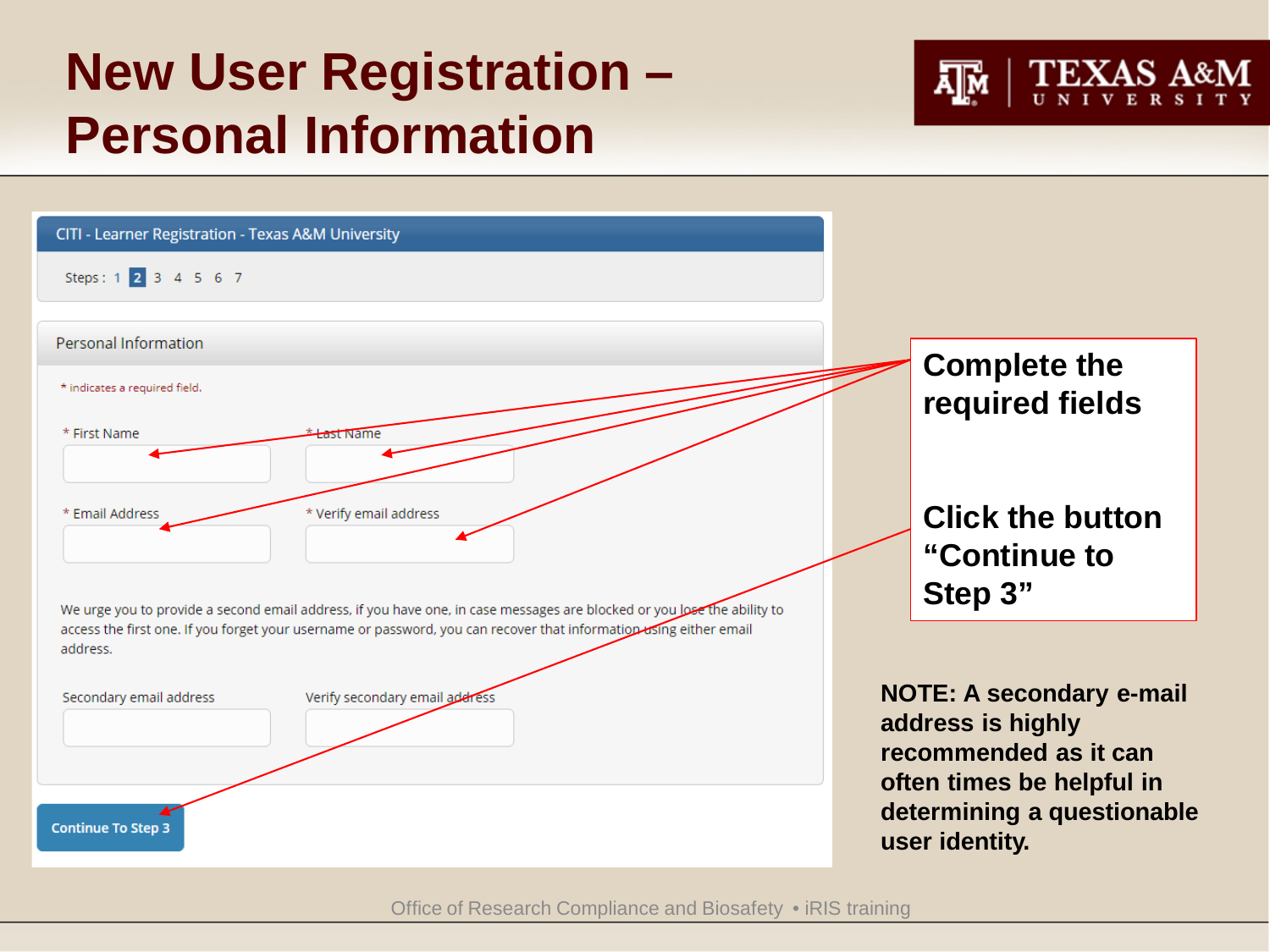### **New User Registration – Username & Password**



| Create your Username and Password                                                                                                                                                                    |                       |
|------------------------------------------------------------------------------------------------------------------------------------------------------------------------------------------------------|-----------------------|
| $^\star$ indicates a required field.                                                                                                                                                                 |                       |
| Your username should consist of 4 to 50 characters. Your username is not case sensitive: "A12B34CD" is the same as<br>"a12b34cd". Once created, your username will be part of the completion report. |                       |
|                                                                                                                                                                                                      |                       |
| * User Name                                                                                                                                                                                          | Create a Username     |
|                                                                                                                                                                                                      | and Password          |
|                                                                                                                                                                                                      |                       |
| Your password should consist of 8 to 50 characters. Your password IS case sensitive; "A12B34CD" is not the same as<br>"a12b34cd".                                                                    |                       |
|                                                                                                                                                                                                      | and                   |
| * Verify Password<br>* Password                                                                                                                                                                      |                       |
|                                                                                                                                                                                                      | select a security     |
| Please choose a security question and provide an answer that you will remember. NOTE: If you forget your login                                                                                       | question and type a   |
| information, you will have to provide this answer to the security question in order to access your account.                                                                                          |                       |
|                                                                                                                                                                                                      | security answer.      |
| * Security Question                                                                                                                                                                                  |                       |
|                                                                                                                                                                                                      | Click on "Continue to |
| * Security Answer                                                                                                                                                                                    | Step 4"               |
|                                                                                                                                                                                                      |                       |
|                                                                                                                                                                                                      |                       |
|                                                                                                                                                                                                      |                       |
| <b>Continue To Step 4</b>                                                                                                                                                                            |                       |
|                                                                                                                                                                                                      |                       |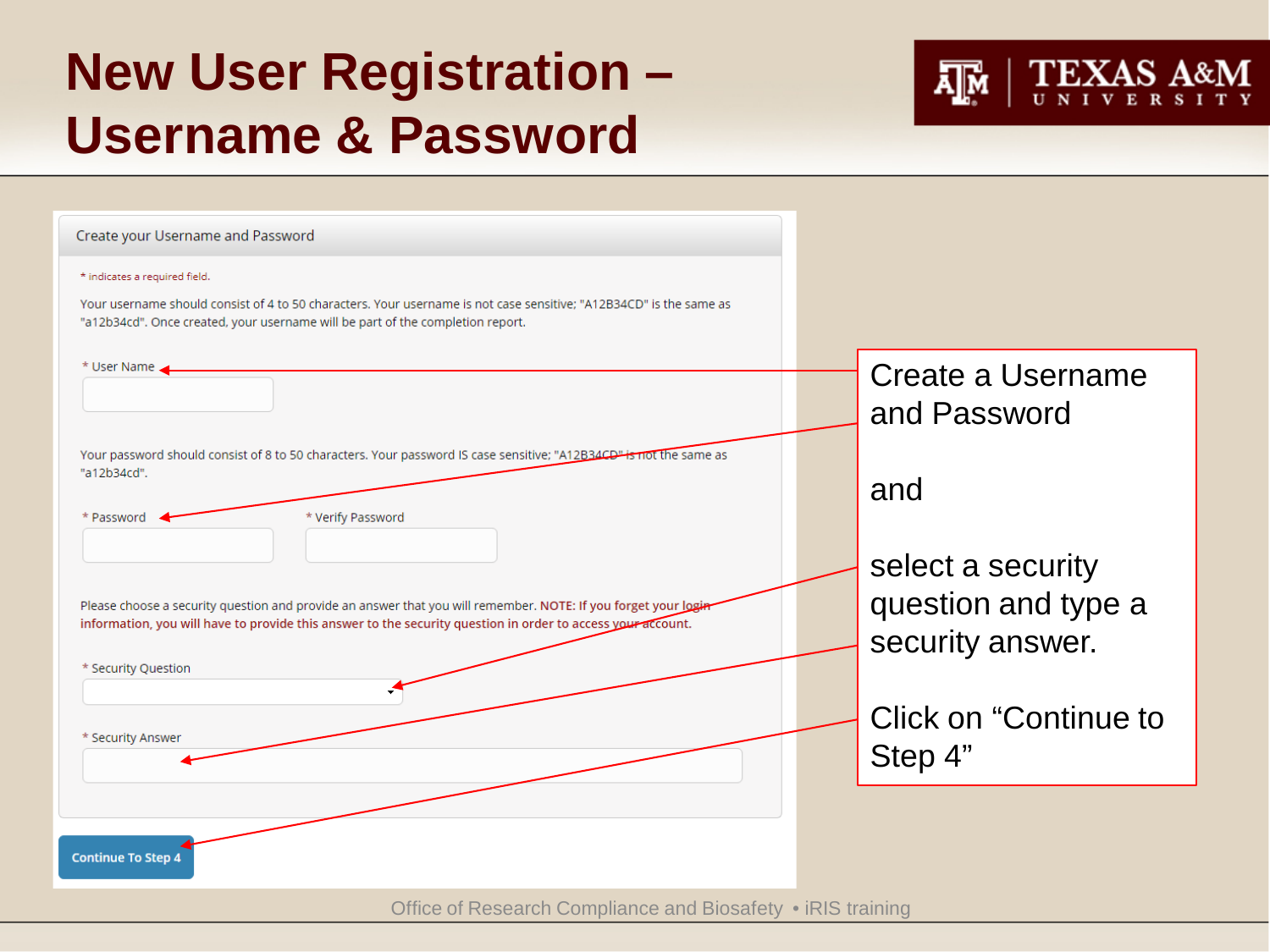### **New User Registration – Country of Residence**



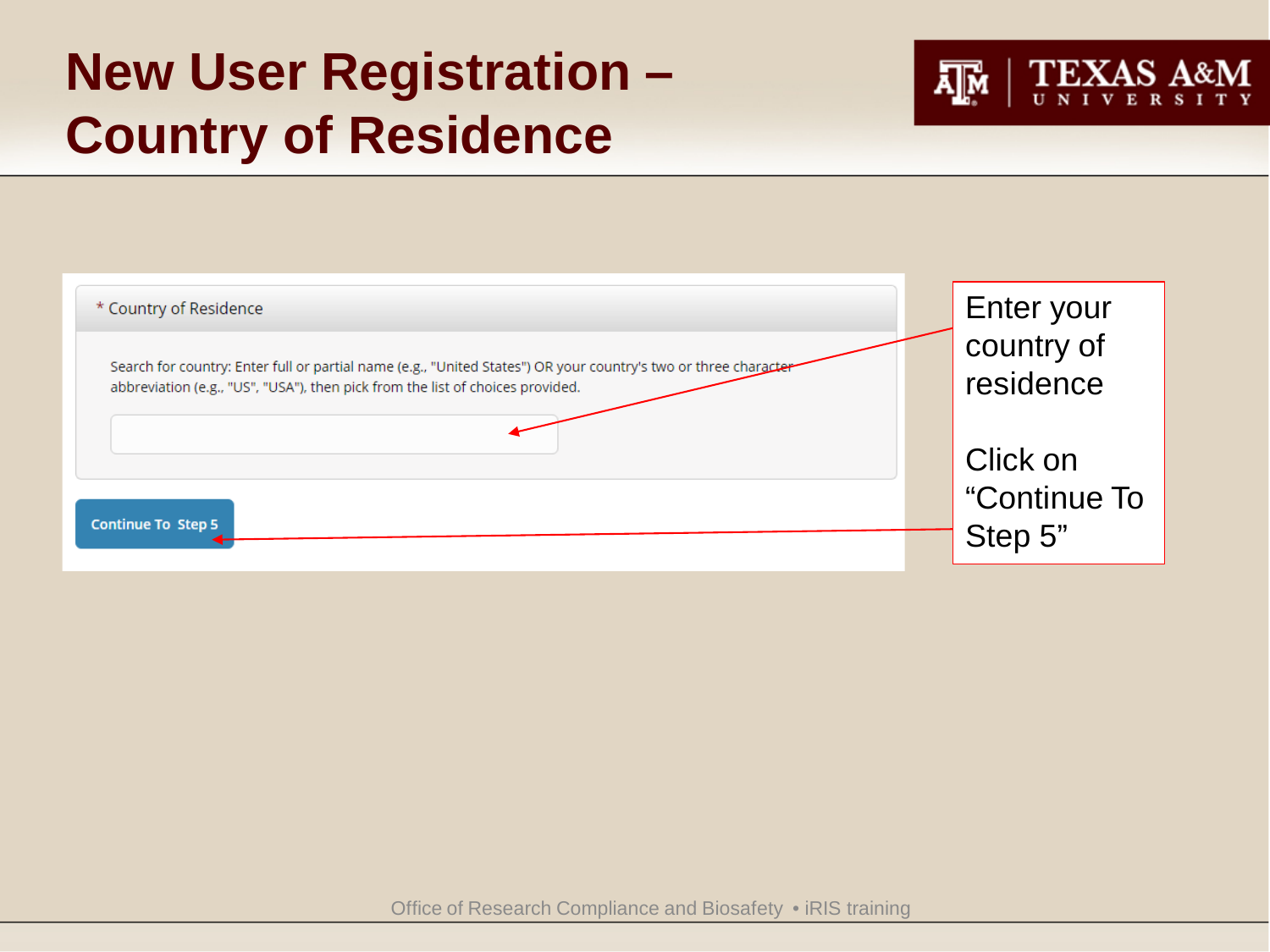### **New User Registration – TAMU Continuing Education**



### \* indicates a required field.

\* Are you interested in the option of receiving Continuing Education Unit (CEU) credit for completed CITI Program courses?

CITI is pleased to offer CE credits and units for purchase to learners qualifying for CE eligibility while concurrently meeting their institutions training requirements.

CE credits/units for physicians, psychologists, nurses, social workers and other professions allowed to use AMA PRA Category 1 credits for re-certification are available for many CITI courses - with that availability indicated on course and module listings. Please register your interest for CE credits below by checking the "YES" or "NO" dots, and, when applicable, types of credits you wish to earn at bottom of page. Please read texts entered for each option carefully

### - Yes

44 At the start of your course, you will be prompted to click on a "CE Information" page link located ne top of your grade book and to VIEW and ACKNOWLEDGE accreditation and credit designation statements, learning objectives, faculty disclosures, types, number and costs of credits available for your course.

 $@$  Vec

The CE functionality will not be activated for your course. Credits and units will therefore not be available to you for purchase after you start your course. You can change your preference to "YES" before such time however by clicking on the "CE Credit Status Tab located at the top of your grade book page.

If you picked "YES", please check below the one type of credit you would like to earn

- <sup>©</sup> MDs, DOs, PAs AMA PRA Category 1 Credits TM
- Psychologists APA Credits
- Nurses ANCC CNF
- <sup>©</sup> Other Participants Certificates of Participation
- Social Workers Florida Board of Clinical Social Work, Marriage & Family Therapy and Mental Health Counseling

\* Can CITI Program contact you at a later date regarding participation in research surveys?

 $@$  No Not sure. Ask me later

\* Can CITI Program contact you at a later date with marketing information? @

 $\circ$  Yes  $\circ$  No

**Continue To Step 6** 

 $@$  Yes

Select **"No"** for the question relating to CE credits/units. *Note: The IACUC does not require CE units/credits. Therefor, if you select "Yes" you will be responsible for CEU purchases.*

Select one of the three options regarding participation in CITI Program research surveys.

Click on "Continue to Step 6"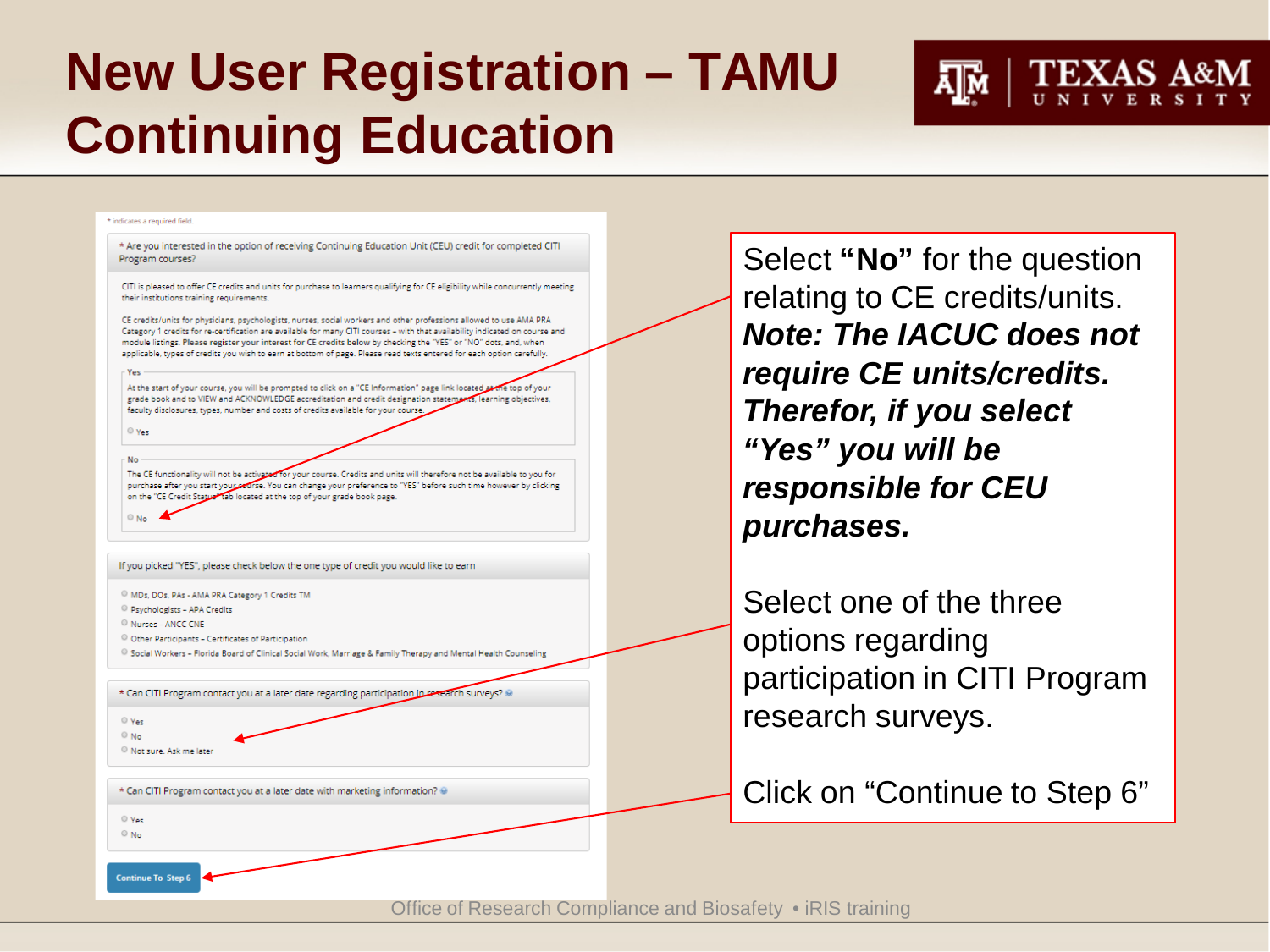### **New User Registration – Required Information**



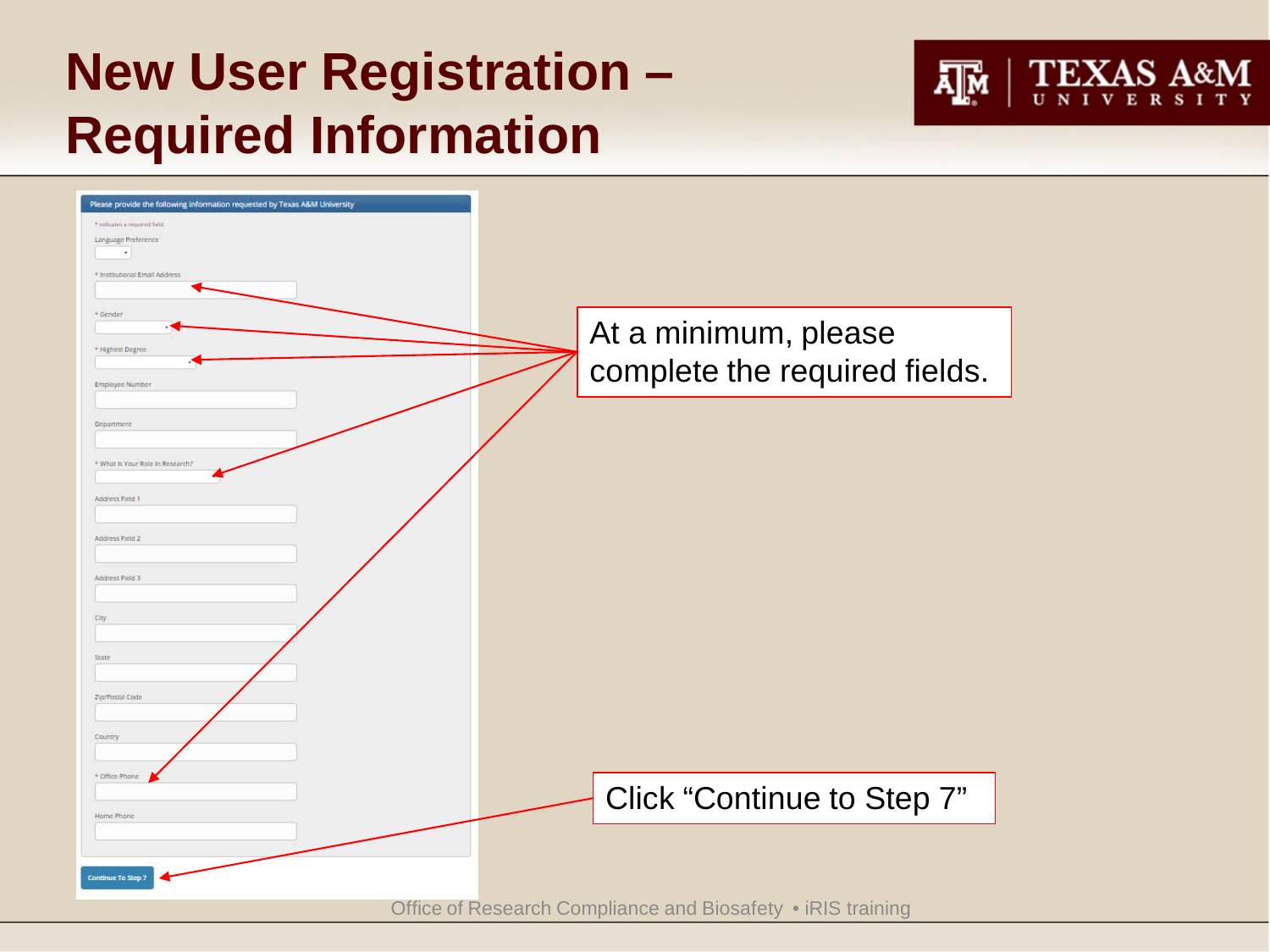## **Selecting Curriculum – TAMU Question 2 (CITI Lab Animal Welfare Course)**



### Do you conduct or supervise studies that use laboratory animals? • If YES, then you must complete complete the Basic course and the appropriate species-specific modul • If you are an IACUC member or IACUC administrator, you should complete the "Essentials for IACUC Members" course. . Choose the appropriate species-specific courses according to your work and interests. Choose all that apply I IACUC Member: If you are an IACUC member or an IACUC coordinator/administrator, you are required to complete the "Essentials for IACUC Members" course now. Working with the IACUO The "*Working with the IACUC Course*" is required if you plan to use laboratory animals in your work or plan to supervise such work. You are required to complete the "Working with the IACUC". You may choose to select additional species-specific courses below depending on your work or interests. Aseptic Surgery Frogs, toads or other amphibians.  $\Box$  Mice  $\Box$  Rats  $\Box$  Hamster  $\Box$  Gerbils Guinea Pigs  $\Box$  Rabbits  $\Box$  Cats Dogs Swine Non-Human Primates

**Ouestion 2** 

The CITI Lab Animal Welfare Course

Select the box "Working with the IACUC".

You are welcome to also select any of the additional speciesspecific course, but these are not required (unless otherwise specified by the IACUC)

Scroll down to Question 7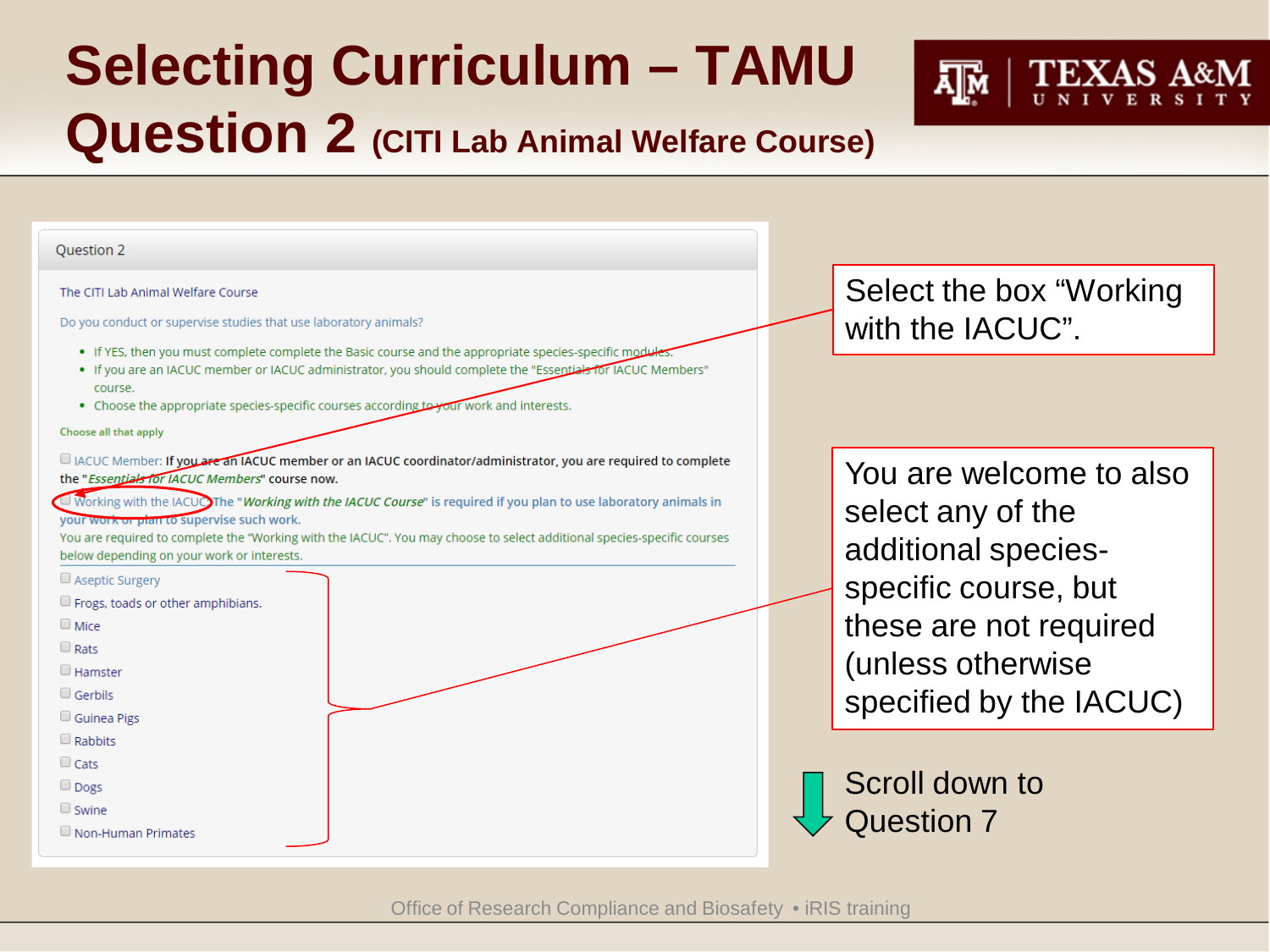## **Selecting Curriculum – TAMU (cont.)**



| Select "Not at this<br>time" for Question      |
|------------------------------------------------|
| (Skip Question 8)                              |
| and                                            |
| Click on<br>"Complete"<br><b>Registration"</b> |
|                                                |
|                                                |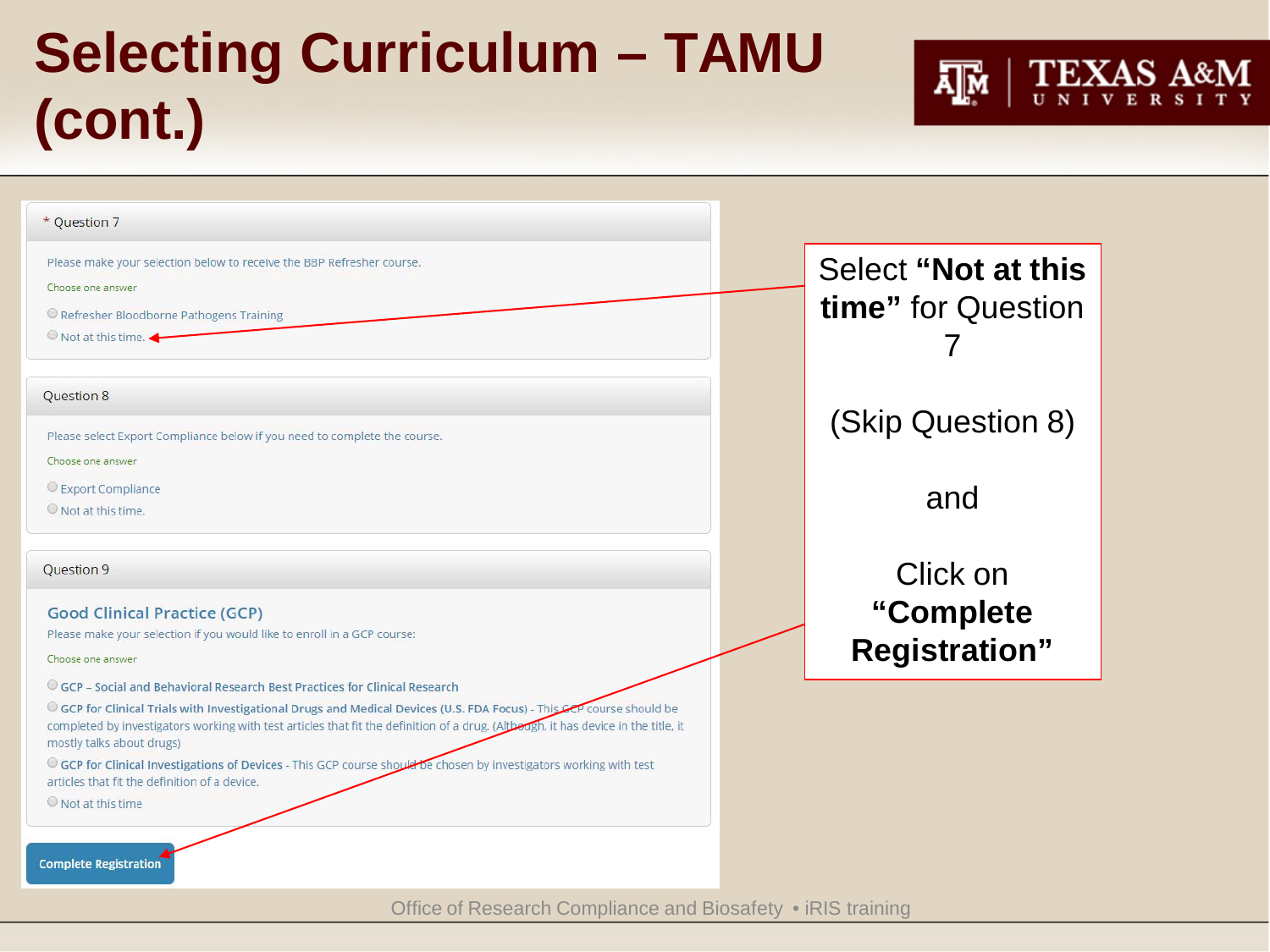

### **Finalize Registration**

| <b>EXPROGRAM</b>                                                                                                            | English * |                                         |  |
|-----------------------------------------------------------------------------------------------------------------------------|-----------|-----------------------------------------|--|
| LOG IN<br><b>LOG IN THROUGH MY INSTITUTION</b><br><b>REGISTER</b>                                                           |           |                                         |  |
| <b>CITI - Learner Registration</b><br>Welcome to the CITI Program. Your registration with Texas A&M University is complete. |           |                                         |  |
| <b>Finalize Registration</b>                                                                                                |           | <b>Click "Finalize</b><br>Registration" |  |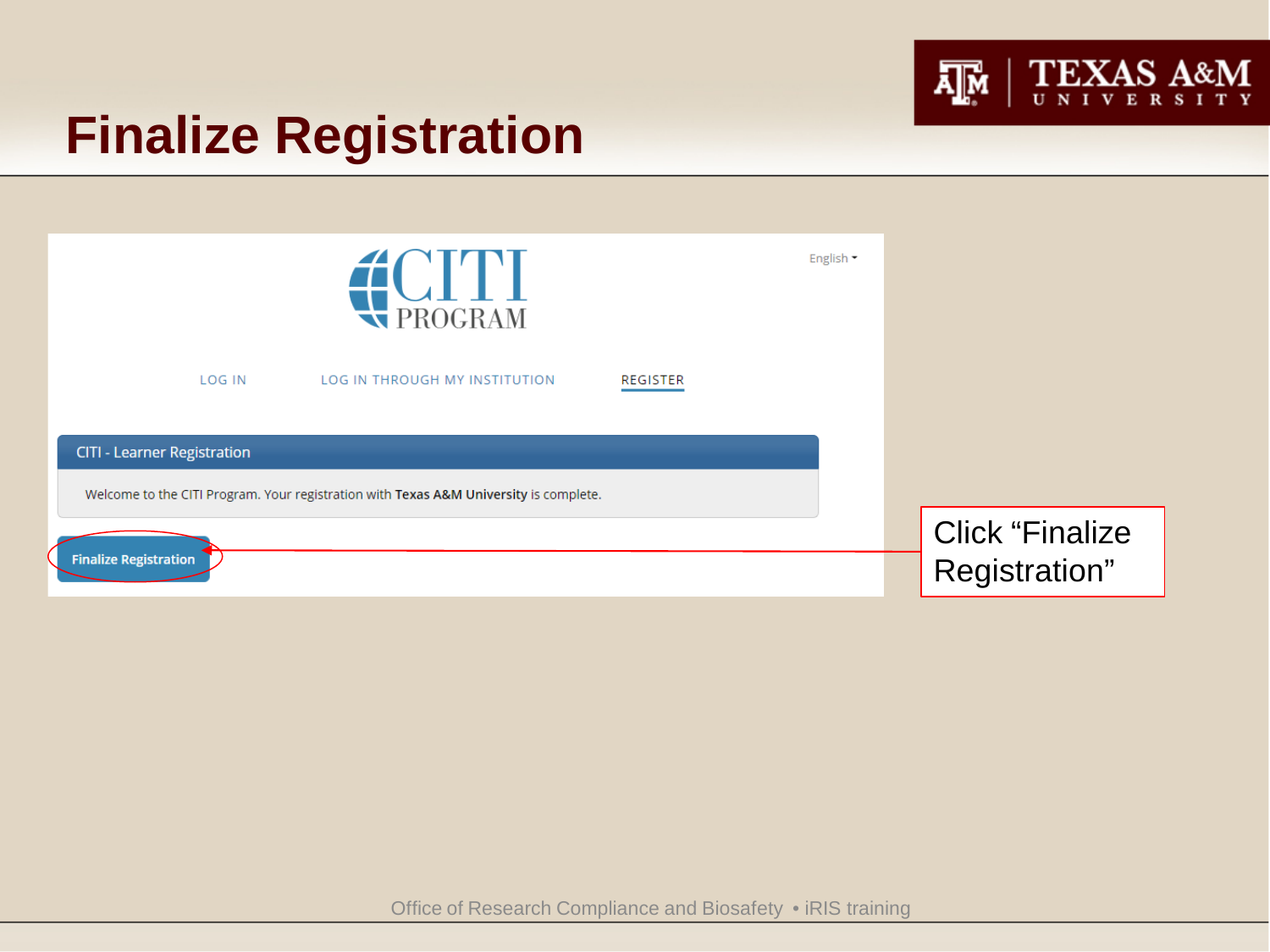

### **Working with IACUC Course**

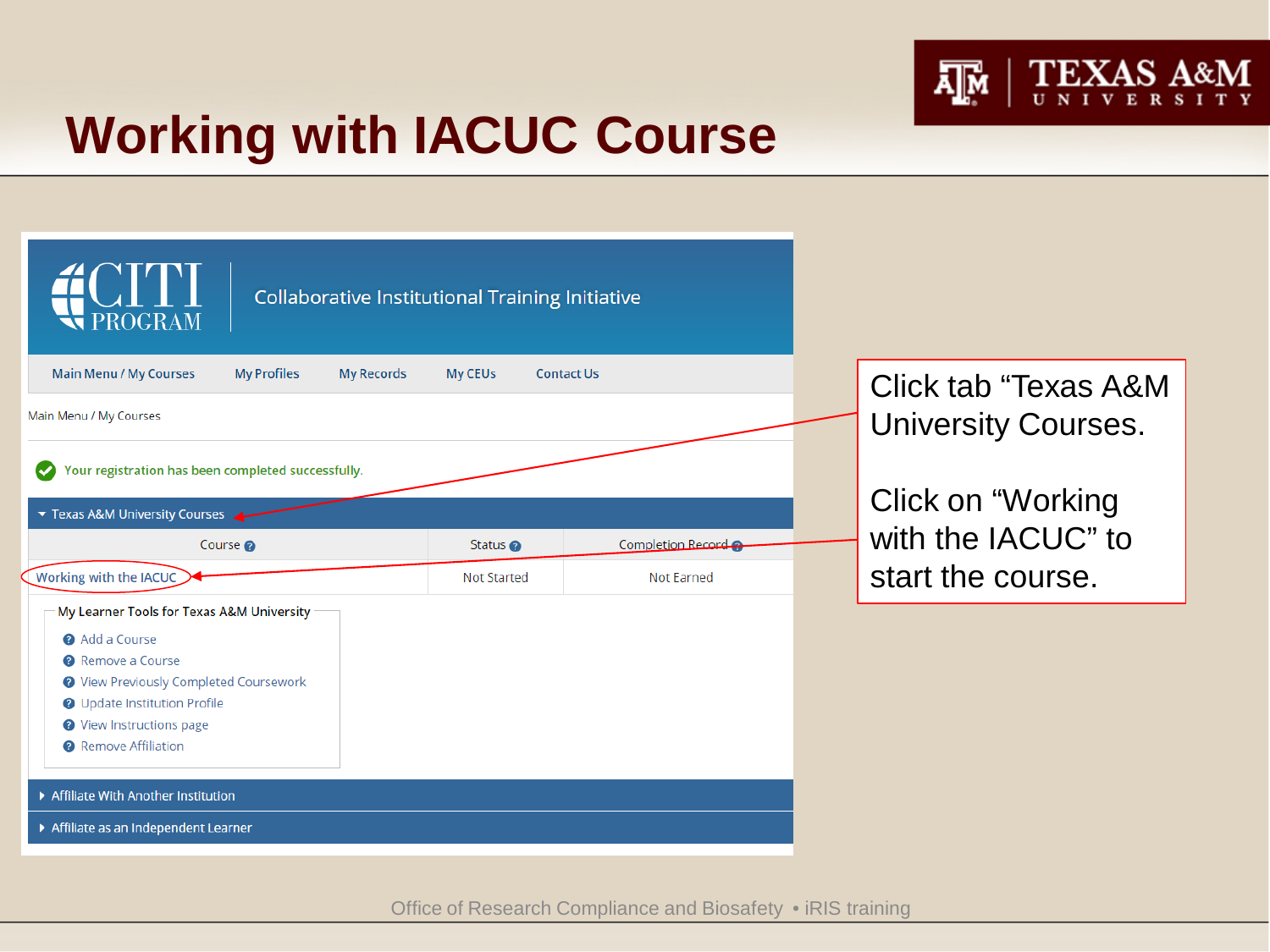

### **Working with IACUC Modules**

| Main Menu > Course Working with the IACUC                                                                                                                                                                                                                                  |                |                    |  |
|----------------------------------------------------------------------------------------------------------------------------------------------------------------------------------------------------------------------------------------------------------------------------|----------------|--------------------|--|
| Working with the IACUC - IACUC Basic Course                                                                                                                                                                                                                                |                |                    |  |
| To pass this course you must:                                                                                                                                                                                                                                              |                | Your Current Score |  |
| · Complete all 17 required modules<br>- Achieve an average score of at least 80% on all quizzes associated with this<br>course's module requirements<br>- Supplemental modules, if provided, are optional and do not count towards passing the course or the overall score | በ‰             |                    |  |
| You have unfinished required or elective modules remaining                                                                                                                                                                                                                 |                |                    |  |
| Complete The Integrity Assurance Statement before beginning the course                                                                                                                                                                                                     |                |                    |  |
| <b>Required Modules</b>                                                                                                                                                                                                                                                    |                |                    |  |
|                                                                                                                                                                                                                                                                            | Date Completed | Score              |  |
| Introduction (ID: 155-77                                                                                                                                                                                                                                                   | incomplete     | (I/O (O%)          |  |
| Working With The IACUC (ID: 15358)                                                                                                                                                                                                                                         | incomplete     | (1/0 (0%)          |  |
| Federal Mandates (ID: 15359)                                                                                                                                                                                                                                               | Incomplete     | (I/O (O%)          |  |
| The Veterinary Consultation (ID: 15360)                                                                                                                                                                                                                                    | incomplete     | (I/O (O%)          |  |
| Getting Started (ID: 15361)                                                                                                                                                                                                                                                | incomplete     | (1/0 (0%)          |  |
| USDA Pain/Distress Categories (ID: 15362)                                                                                                                                                                                                                                  | Incomplete     | (I/O (O%)          |  |
| Endpoint Criteria (ID: 15363)                                                                                                                                                                                                                                              | incomplete     | (3/0 (0%)          |  |
| Alternatives (ID: 15364)                                                                                                                                                                                                                                                   | Incomplete     | (I/O (O%)          |  |
| Avoiding Unnecessary Duplication (ID: 15365)                                                                                                                                                                                                                               | Incomplete     | (I/O (O%)          |  |
| Surgery (ID: 15366)                                                                                                                                                                                                                                                        | Incomplete     | (I/O (O%)          |  |
| Euthanasia (ID: 15367)                                                                                                                                                                                                                                                     | incomplete     | (I/O (O%)          |  |
| Collecting Blood Samples (ID: 15368)                                                                                                                                                                                                                                       | Incomplete     | (LAD (O96)         |  |
| Personnel Training and Experience (ID: 15369)                                                                                                                                                                                                                              | Incomplete     | (3/0 (0%)          |  |
| Occupational Health and Safety (ID: 15370)                                                                                                                                                                                                                                 | Incomplete     | (LAD (O%)          |  |
| Making Changes After Initial Approval (ID: 15371)                                                                                                                                                                                                                          | Incomplete     | (I/O (O%)          |  |
| Reporting Mistreatment or non-Compliance (ID: 15372)                                                                                                                                                                                                                       | Incomplete     | (I/O (O%)          |  |
| Final Comments (ID: 15373)                                                                                                                                                                                                                                                 | Incomplete     | (I/O (O%)          |  |
| Supplemental Modules                                                                                                                                                                                                                                                       |                |                    |  |
|                                                                                                                                                                                                                                                                            |                |                    |  |

NOTE: you must click on and complete the integrity assurance statement before you are able to start the course.

Click on the first module to begin. All 17 required modules must be completed with a score of 80%.

**Note:** you are welcome to complete the supplemental modules as well, but they are not required (unless otherwise specified by the IACUC.)